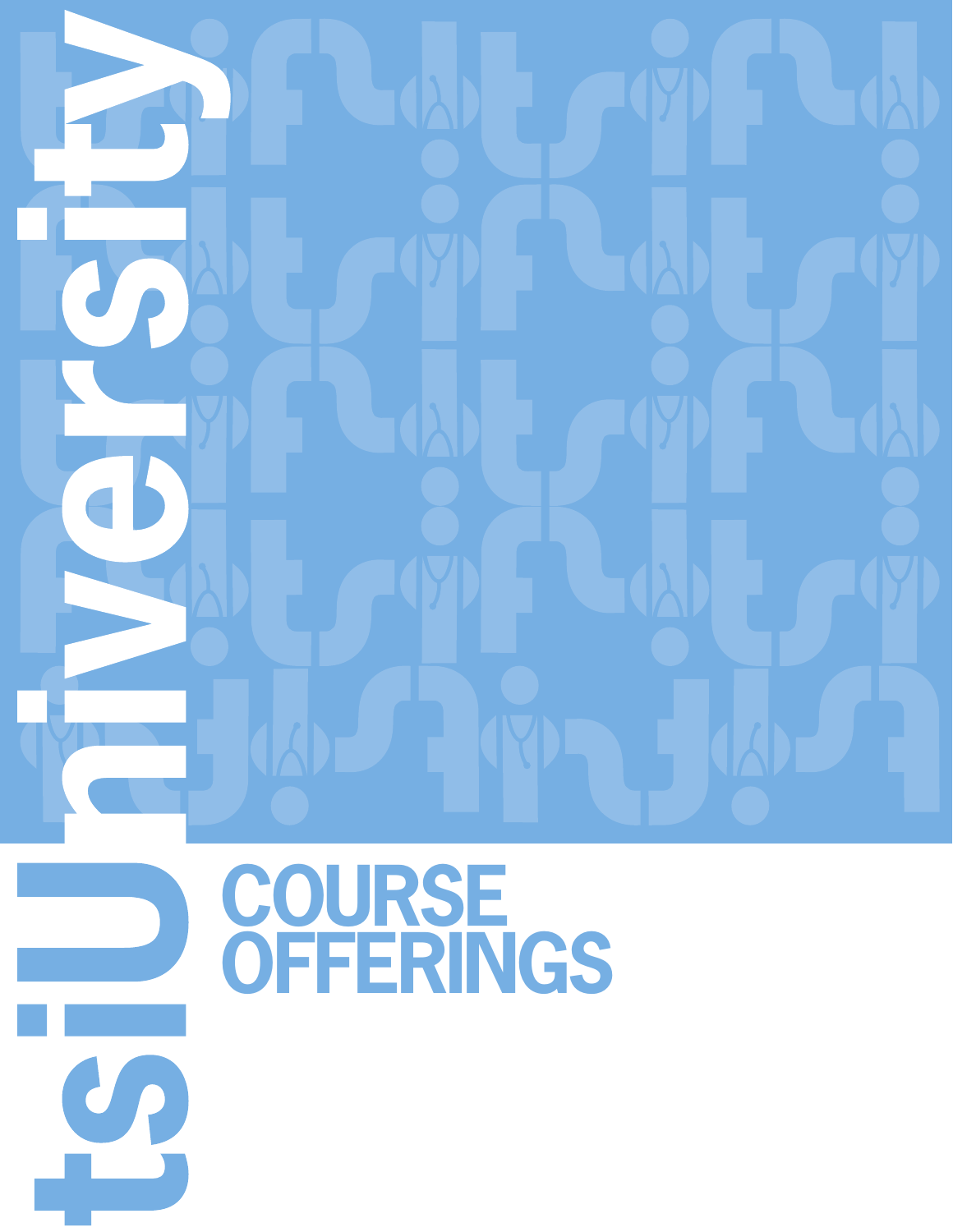## ts*i* healthcare **university** client training program

## Dear Valued Client,

Since our inception in 1997, TSI Healthcare has followed a guiding principle that support and training do not end after implementation. We have long recognized that as your practice continues to change and grow, new staff members must be trained to allow you to attain the maximum return on your investment in human capital, as well as your investment in your IT services. Additionally, and more than ever before, new government requirements and protocols "mandate" the need for your existing staff to continue their education to maintain and expand their utilization.

As such, and in our continuing efforts to bring more value to all of our clients while not losing sight of the "human element", we introduce TSI University™. This new program was designed to accommodate the need for these additional services while maintaining a high sensitivity regarding the financial concerns of paying for on-site training time. After taking suggestions from our existing client base and through our own experiences, we have discovered that a customized combination of classroom and online course offerings will help you and your practice take your IT systems to even higher levels of utilization while keeping your costs to provide such valuable services down. At TSI, our goals are the same as yours—improving YOUR practice efficiency and profitability.

With TSI University™, employees in your office can attend one-on-one specialty or job-specific sessions in our state-of-the-art classroom facilities. If this is not always convenient, you can take advantage of our online courses in the comfort of your own office and at your own pace. In addition, TSI offers other resources for our clients including our Referral Rewards™ and Circle of Excellence™ programs. We invite and encourage you to take advantage of these opportunities and get even more out of your relationship with TSI Healthcare.

Once again, thank you for your valued support and continued confidence in our company. We hope you and your staff will join us for any of our TSI University™ courses, and as always, we appreciate and value your feedback so that we can continue to offer and improve our services for you, our most prized asset.

Sincerely yours,

David Dickson, Jr.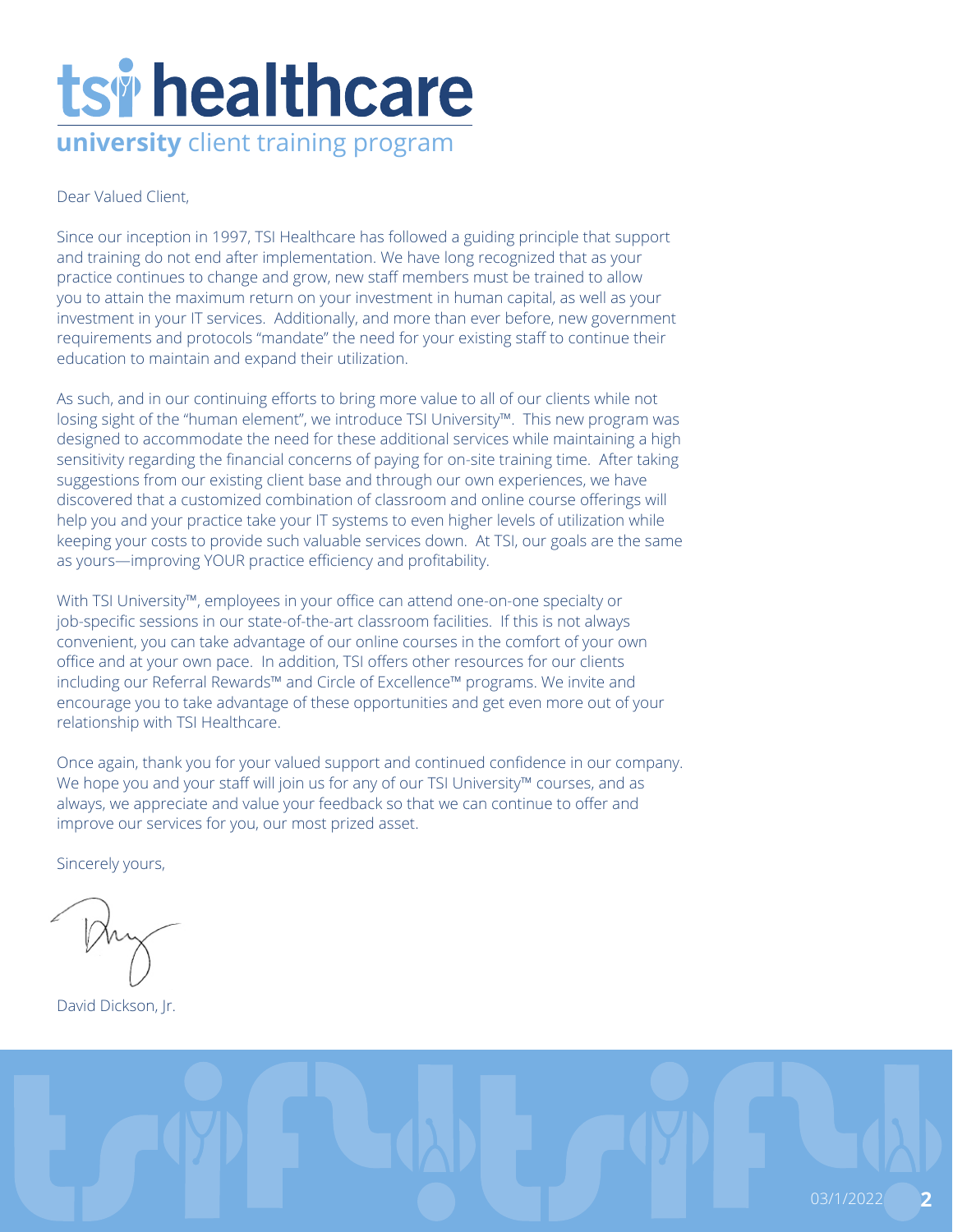## **tsiU**COURSE**OFFERINGS**

*All courses are now offered online, with the exception of EPM 301 and EPM 302.*

*The following courses have the option of being taken online or inthe classroom: EPM 101, EPM 103, EPM 201, EHR 101 and EHR 103.*

*For more information on TSI University and other client programs please contact:*

**2** 03/1/2022 **3** tsiuniversity@tsihealthcare.com

## **EPM**COURSE**OFFERINGS |** Pages **4**&**5**

| EPM 101   EPM Basics for Front Desk Staff   Classroom Optional                                                        |
|-----------------------------------------------------------------------------------------------------------------------|
| <b>EPM 102</b>   EPM Basics Refresher Course   Front Desk Staff                                                       |
| EPM 103   EPM Basics for Billing Staff   Classroom Optional                                                           |
| <b>EPM 104</b>   EPM Basics Refresher Course   Billing Staff                                                          |
| <b>EPM 201</b>   EPM Administrator Training                                                                           |
| <b>EPM 202</b>   EPM Administrator Refresher Course                                                                   |
| <b>EPM 203</b>   Reporting   Accounts Receivable                                                                      |
| <b>EPM 204</b>   Reporting   Monthly Reports                                                                          |
| <b>EPM 205</b>   Automated A/R Follow-up & A/R Tasking                                                                |
| <b>EPM 206</b>   Scheduling Administration                                                                            |
| <b>EPM 207</b>   Person Merge                                                                                         |
| <b>EPM 208   Unapplied Credits</b>                                                                                    |
| <b>EPM 209   Advanced Transactions</b>                                                                                |
|                                                                                                                       |
| <b>EPM 301</b>   Advanced EPM A/R Management   Classroom Only<br><b>EPM 302</b>   Advanced Reporting   Classroom Only |
|                                                                                                                       |

## **EHR**COURSE**OFFERINGS |** Pages **6**&**7**

|  | EHR 101   EHR & ICS Basics for Office Staff   Classroom Optional      |
|--|-----------------------------------------------------------------------|
|  | <b>EHR 102   EHR &amp; ICS Basics Refresher Course   Office Staff</b> |
|  | EHR 103   EHR Basics for Clinical Staff   Classroom Optional          |
|  | <b>EHR 104   EHR Basics Refresher Course   Clinical Staff</b>         |
|  | <b>EHR 201</b>   ePrescribing (eRx)   End-User Training               |
|  | <b>EHR 202   Rheumatology Workflow</b>                                |
|  | <b>EHR 203</b>   Pulmonary & Sleep Medicine Workflow                  |
|  | <b>EHR 204   Family Practice/Internal Medicine Workflow</b>           |
|  | <b>EHR 205   Gynecology (GYN) Patient Encounter Workflow</b>          |
|  | <b>EHR 206   Obstetrics (OB) Patient Encounter Workflow</b>           |
|  | <b>EHR 207</b>   Ophthalmology Patient Encounter Workflow             |
|  | <b>EHR 208   Orthopedics Patient Encounter Workflow</b>               |
|  | <b>EHR 209   Urology Patient Encounter Workflow</b>                   |
|  | <b>EHR 210</b>   Dermatology Patient Encounter Workflow               |
|  | <b>EHR 211   Pediatrics Patient Encounter Workflow</b>                |
|  | <b>EHR 302   Provider Approval Queue</b>                              |
|  | <b>EHR 303   Advanced Tasking &amp; Workflow Manager</b>              |
|  | <b>EHR 304   Basic EHR Reporting   Prerequisite of EHR 305</b>        |
|  | <b>EHR 305   Advanced EHR Reporting Tool</b>                          |

## **MIPS**COURSE**OFFERINGS |** Page **8**

**HQM 101** |NextGen HQM Reporting Module Basics **HQM 201** | NextGen HQM Configuration Overview **HQM 301** | Submitting MIPS Data Through NextGen HQM **Quality 101** | Review Up To 3 Quality Measure Workflows **Promoting Interoperability 101** | Review Of PI Measure Workflows **Improvement Activities 101** | Review Of Practice Specific Reporting Requirements & Documentation **MIPS Audit Assistance 101** | Assistance With A CMS Audit/Data Validation Request For MIPS Or Medicaid

## **SUPPLEMENTARY**COURSES **|** Page **9**

**Availity® 101** | Availity® Basics | Eligibility **Availity® 102** | Availity® Basics | Claims & Remittance (ERA) **Availity® 103** | Basics Refresher Course | Claims, Remittance (ERA) & Eligibility **Availity® 201** | Troubleshooting **Availity® 301** | Advanced Reporting

## **PRICING/SCHEDULE/REGISTRATION |** Pages **9**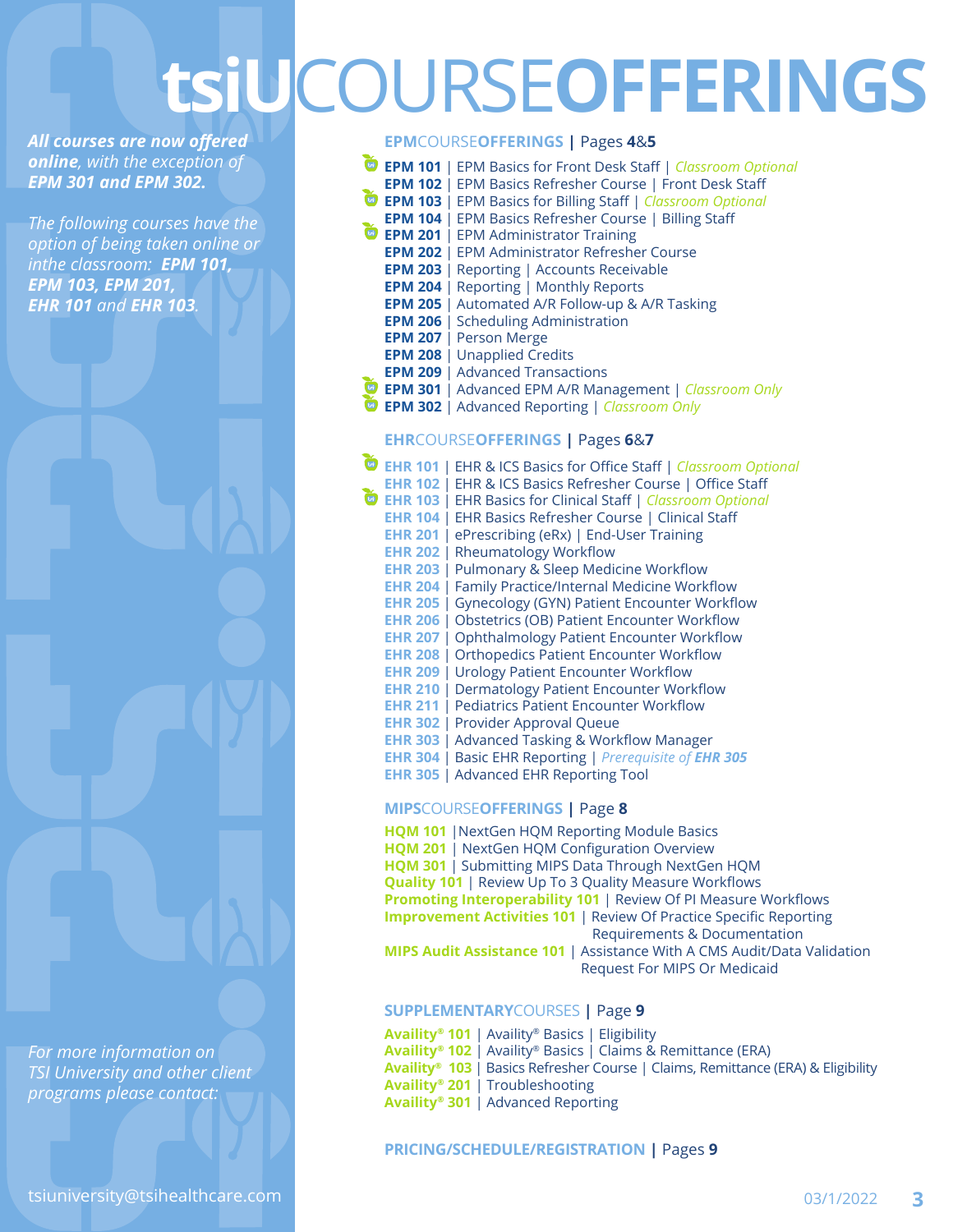# **EPM**COURSE**OFFERINGS**

*All EPM courses are now offered online, with the exception of EPM 301 and EPM 302.*

*The following EPM courses have the option of being taken online or in the classroom: EPM 101, EPM 103 and EPM 201.*

*TSI partners with NextGen® Healthcare to provide the most sophisticated EHR and PM solutions in the industry. For more information, call 800.354.4205.*

### **EPM 101 | EPM Basics for Front Desk Staff** | *Classroom Optional 4 hours | 2, 2-hour sessions | Intended as training for new front desk staff*

SESSION 1 | Check In

• Overview of NextGen® EPM; Appointment scheduling best practices; Autoflow; "Manual" process; Payment entry; Adding payers and other information to charts

SESSION 2 | Check out

• End-of-day reports; Scheduling reports; Recall plans; Wait list; Charge entry

## **EPM 102 | EPM Basics Refresher Course | Front Desk Staff**

*2 hours | 1, 2-hour session | Intended for front desk staff* • Topics to include: Appointment scheduling best practices; Check-in; Check-out; Reporting basics; Recall plans; Wait list

#### **EPM 103 | EPM Basics for Billing Staff** | *Classroom Optional 8 hours | 4, 2-hour sessions | Intended as training for new billing staff*

SESSION 1 | Charge Entry & Payment Entry Processes

• Overview of NextGen® EPM; Making corrections; Encounter maintenance; Patient payments; Unapplied credits

SESSION 2 | Insurance Payments & Coordination of Benefits (COB)

- ERA; Reason codes; Settle status
- SESSION 3 | Billing Best Practices
- Claim edit libraries; Resolving claim errors; EDI file creation; Clearinghouse reports; Daily/Monthly reporting

SESSION 4 | Collection follow-up: Statement processing; Reports; Worklog; Tasks

## **EPM 104 | EPM Basics Refresher Course | Billing Staff**

*2 hours | 1, 2-hour session | Intended for billing staff* • Topics to include: Payment entry process; Insurance payments (ERA, Settle status); Billing best practices; Daily/Monthly reporting; Statement processing; Collection follow-up; Coordination of benefits (COB)

## **EPM 201 | EPM Administrator Training** | *Classroom Optional*

*8 hours | 4, 2-hour sessions | Intended for practice managers hired after go-live or employees moving into administrative roles*

SESSION 1 | Overview & System Administration

- Overview of NextGen® Logic and system; User maintenance; Security settings
- SESSION 2 | File Maintenance
- Provider maintenance; Payer maintenance; Locations; Task types; Libraries (SIM, reason codes, remittance profile, ICD-9 codes); Claim edit; Claim print
- SESSION 3 | Electronic Practice Management (EPM)
- Practice preferences; Enterprise preferences; User preferences; Significant events; Scheduling administration

SESSION 4 | Overview of Reports & Report Logic

## **EPM 202 | EPM Administrator Refresher Course**

- *2 hours | 1, 2-hour session | Intended for practice managers*
- Topics to include: System administrator; File maintenance; Practice Management functions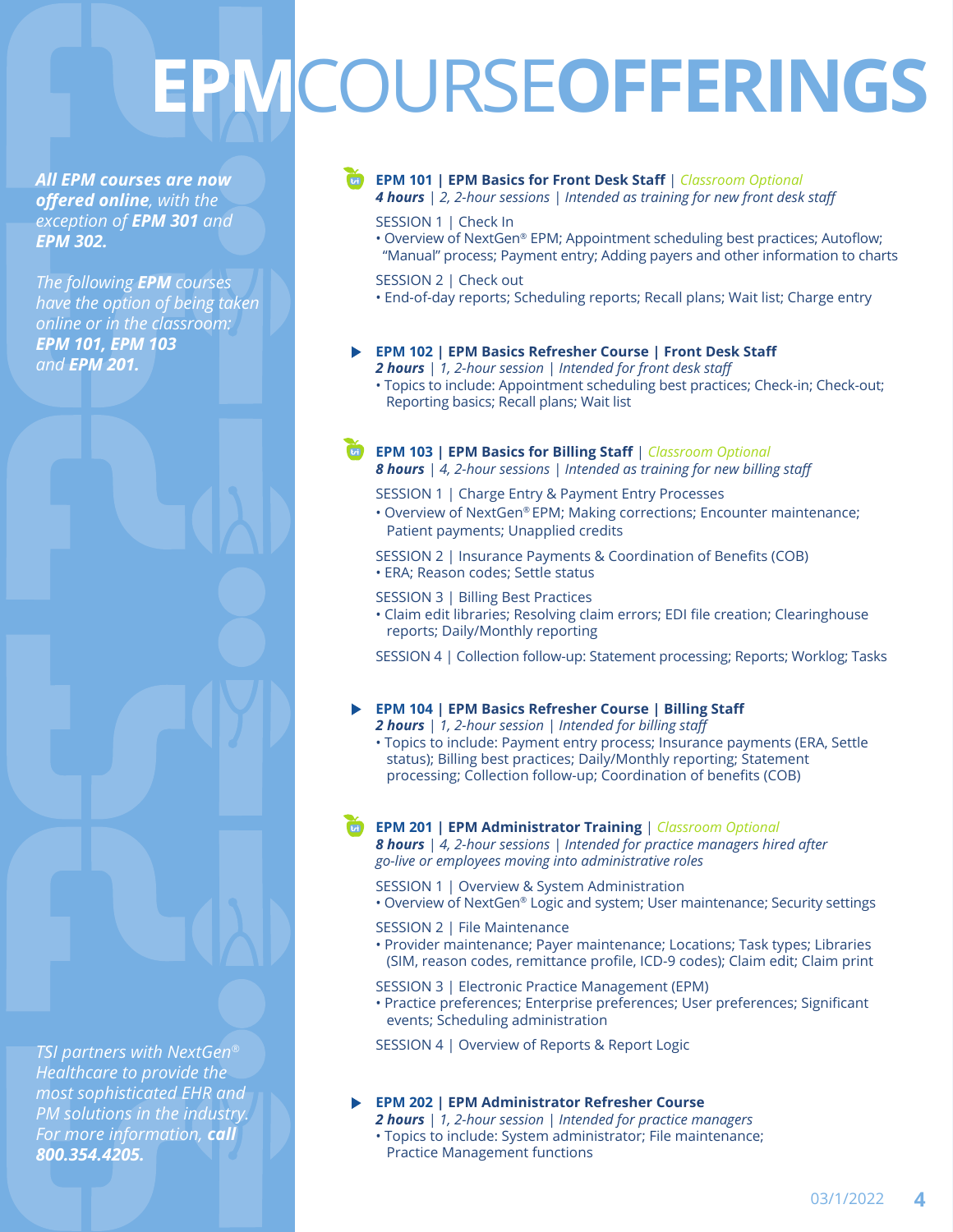## **EPM**COURSE**OFFERINGS**

## **EPM 203 | Reporting | Accounts Receivable**

*2 hours | 1, 2-hour session | Intended for billing managers and staff* • Topics to include: Overview of Accounts Receivable reports; Understanding filter options; Balancing other reports; Common uses

## **EPM 204 | Reporting | Monthly Reports**

*2 hours | 1, 2-hour session | Intended for billing and practice managers and core team staff*

• Topics to include: Overview of monthly reports; Understanding filter options; Balancing other reports; Common uses

## **EPM 205 | Automatic A/R Follow-up & A/R Tasking**

*2 hours | 1, 2-hour session | Intended for staff responsible for setting tasks* • Topics to include: Security and file maintenance set-up; Task types and options, including auto-create and auto-worker functionality; Task work groups; Creating manual tasks; Overview and use of the Workflow Manager; Reporting

## **EPM 206 | Scheduling Administration**

*2 hours | 1, 2-hour session | Intended for staff responsible for provider schedules* • Topics to include: Maintaining provider schedule templates; Using different provider time intervals; Using event chains

## **EPM 207 | Person Merge**

*1 hour | 1, 1-hour session | Intended for practice managers and office staff responsible for managing duplicate person/patient records*

• Topics to include: Security and file maintenance set-up; Person/Patient Merge levels; Process and options for merging duplicate records; Using the Patient Merge function within the BBP; Significant events associated with Patient Merge

## **EPM 208 | Unapplied Credits**

*1 hour | 1, 1-hour session | Intended for billing managers that use unapplied credits* • Best Practices for managing/monitoring unapplied credits

## **EPM 209 | Advanced Transactions**

*1 hour | 1, 1-hour session | Intended for billing managers and other advanced users*

• Topics to include: Corrections; Adjustments; Refunds; Take-backs

## **EPM 301 | A/R Management Seminar** | *Classroom Only 8 hours | 4, 2-hour sessions | Intended for billing managers and staff*

• Topics to include: A/R Reporting, including different reports and using filters; Reducing claim errors; Collection letters; Budget plans; Bad debt process; Coordination of benefits (COB)

*EPM 301 and EPM 302 are intended to be taken together in the classroom.*

## **EPM 302 | Advanced Reporting** | *Classroom Only*

*8 hours | 4, 2-hour sessions | Intended for practice and billing managers*

• Topics to include: Overview of reports and report logic; Daily and monthly balancing reports; Troubleshooting report balancing problems; A/R reporting and balancing; Employee productivity reporting; Using Excel to enhance reporting

*TSI partners with NextGen® Healthcare to provide the most sophisticated EHR and PM solutions in the industry. For more information, call 800.354.4205.*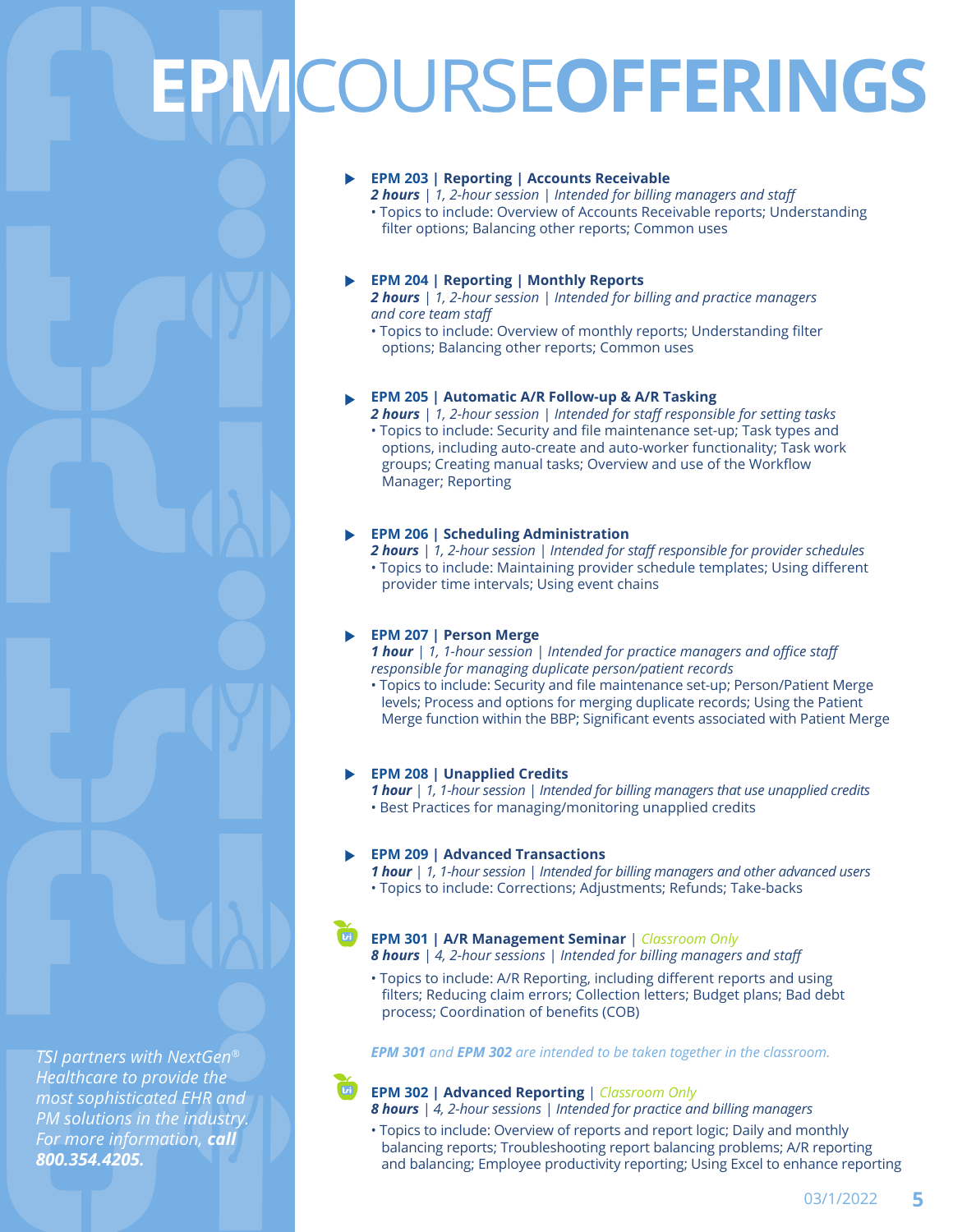## **EHR**COURSE**OFFERINGS**

## *All EHR courses are now offered online.*

*The following EHR courses have the option of being taken online or in the classroom: EHR 101 and*



## **EHR 101 | EHR & ICS Basics for Office Staff** | *Classroom Optional 4 hours | 2, 2-hour sessions | Intended as training for new front desk and EHR staff*

SESSION 1 | Getting Started with NextGen® EHR

• Setting user preferences; Navigating EHR; Viewing Patient Charts in EHR and ICS; Printing and Faxing from EHR and ICS; Phone Call Documentation; Inbox/ Workflow Basics, including Viewing appointment list; Tasking; Patient status

### SESSION 2 | Image Management

• Scanning; Categories; Filing

## *EHR 103.* **EHR 102 | EHR & ICS Basics Refresher Course | Office Staff**

*2 hours | 1, 2-hour session | Intended for front desk and EHR staff* • Topics to include: Viewing Patient Charts; Printing and Faxing; Phone Call Documentation; Inbox/Workflow; Image Management

**EHR 103 | EHR Basics for Clinical Staff** | *Classroom Optional 6 hours | 3, 2-hour sessions | Intended as training for new clinical staff*

- SESSION 1 | Getting Started with NextGen® EHR
- Setting preferences; Navigating EHR; Inbox/Workflow Basics, including Viewing appointment list; Tasking; Patient status

### SESSION 2

• Medications Module; Generating Chart & Exam Notes and Patient Letters; Printing and Faxing from EHR

### SESSION 3

• Using Templates to Document Clinical History; Mock Patient Visits

#### ь **EHR 104 | EHR Basics Refresher Course | Clinical Staff**

- *2 hours | 1, 2-hour session | Intended for clinical staff*
- Topics to include: Using Templates to Document Clinical History; Medications Module and E-Prescribing; Generating Chart & Exam Notes and Patient Letters; Printing and Faxing; Inbox/Workflow

## **EHR 201 | ePrescribing (eRx) | End-User Training**

*1.5 hours | 1, 1.5 hour session | This course is complimentary Intended for core team members, providers and clinical personnel using eRx*  • Introduction to Electronic Prescribing (eRx); Using eRx Services, including New Rx and Refills, Medication History, Formularies and Eligibility; Troubleshooting

### **EHR 203 | Rheumatology Patient Encounter Workflow** *2 hours | 1, 2-hour session | Intended for clinicians and internal practice trainers* • Review Rhuematology Office Visit Workflow; Focus on Efficiency Tools

**EHR 203 | Pulmonary and Sleep Medicine Patient Encounter Workflow** *2 hours | 1, 2-hour session | Intended for clinicians and internal practice trainers* • Review Pulmonary and Sleep Medicine Office Visit Workflow; Focus on Efficiency Tools

#### **EHR 202 | Family Practice/Internal Medicine Workflow** Þ *2 hours | 1, 2-hour session | Intended for clinicians and internal practice trainers* • Review Adult Office Visit Workflow; Focus on Efficiency Tools

**EHR 203 | Gynecology (GYN) Patient Encounter Workflow** *2 hours | 1, 2-hour session | Intended for clinicians and internal practice trainers* • Review GYN Office Visit Workflow; Focus on Efficiency Tools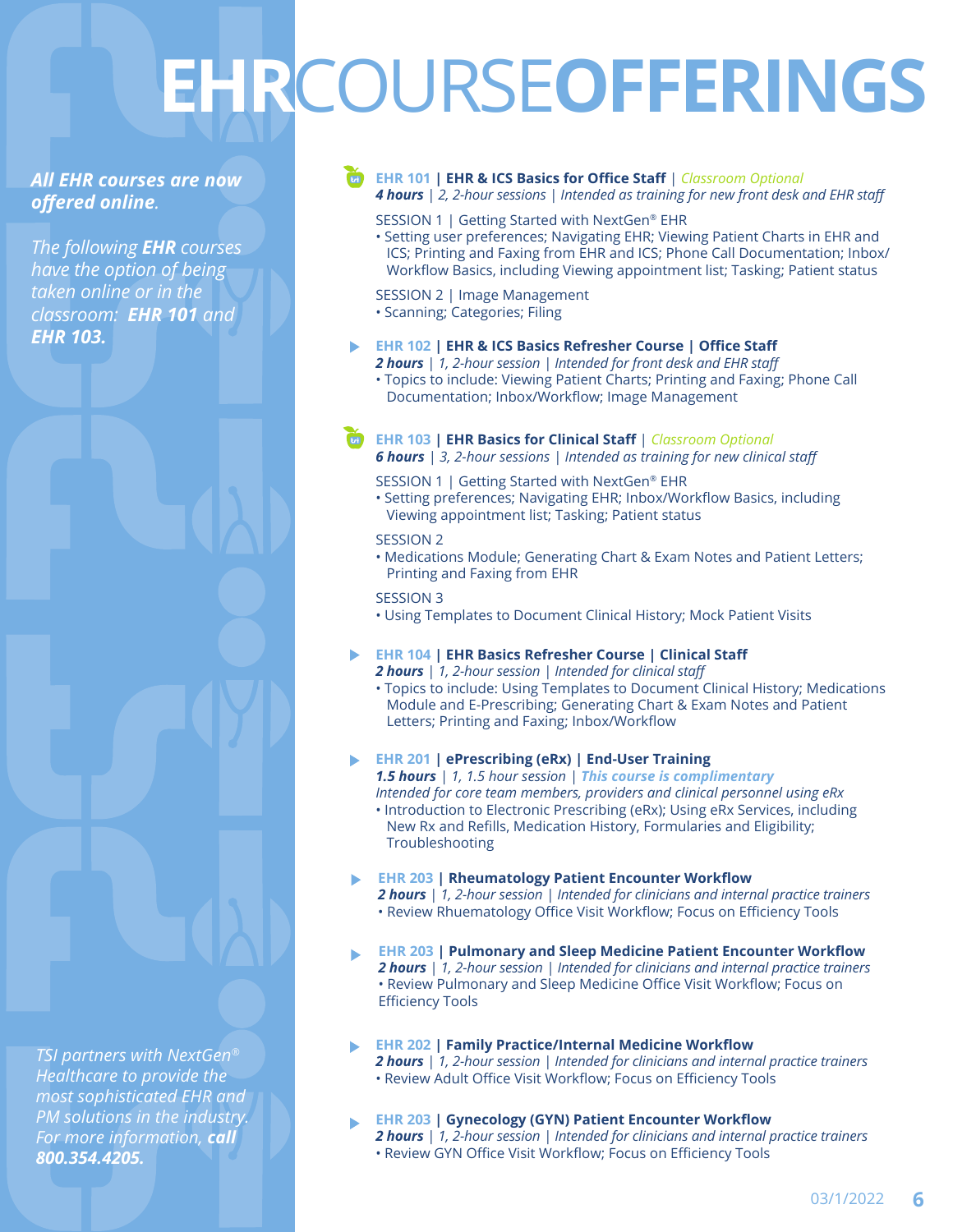## **EHR**COURSE**OFFERINGS EHR**COURSE**OFFERINGS**

*EHR 202, EHR 203, EHR 204, EHR 205, EHR 206, EHR 207, EHR 208 and EHR 209 are intended for practices with KBM 7.9 or above.*



## **EHR 204 | Obstetrics (OB) Patient Encounter Workflow**

- *2 hours | 1, 2-hour session | Intended for clinicians and internal practice trainers* • Review OB Office Visit Workflow; Focus on Efficiency Tools
- **EHR 205 | Ophthalmology Patient Encounter Workflow** *2 hours | 1, 2-hour session | Intended for clinicians and internal practice trainers* • Review Eye Care Office Visit Workflow; Focus on Efficiency Tools
- ь **EHR 206 | Orthopedics Patient Encounter Workflow** *2 hours | 1, 2-hour session | Intended for clinicians and internal practice trainers* • Review Orthopedics Office Visit Workflow; Focus on Efficiency Tools
- **EHR 207 | Urology Patient Encounter Workflow** ь *2 hours | 1, 2-hour session | Intended for clinicians and internal practice trainers* • Review Urology Office Visit Workflow; Focus on Efficiency Tools
- ь **EHR 208 | Dermatology Patient Encounter Workflow** *2 hours | 1, 2-hour session | Intended for clinicians and internal practice trainers* • Review Dermatology Office Visit Workflow; Focus on Efficiency Tools
- ь **EHR 209 | Pediatrics Patient Encounter Workflow** *2 hours | 1, 2-hour session | Intended for clinicians and internal practice trainers* • Review Pediatrics Office Visit Workflow; Focus on Efficiency Tools

#### **EHR 302 | Provider Approval Queue** ь

*2 hours | 1, 2-hour session | Intended for EHR end users* • Topics to include: Designate items to be sent to PAQ (lab results, scanned images, patient documents); Review, accept, reject and reassign items in the PAQ, as well as add comments or send a new task from PAQ; Setup advanced PAQ options, including custom PAQ rules, PAQ out of office status and PAQ delegates.

#### **EHR 303 | Advanced Tasking & Workflow Manager** ь

- *2 hours | 1, 2-hour session | Intended for administrators, core team, and IT Staff* • Topics to include: Overview and best practices of using Workflow Tasking and Workflow Manager; Overview of automation for delegating tasks to other staff during regular daily activity, vacation, or out of office; Understanding of EHR workflows.
- **EHR 304 | Basic EHR Reporting** *| Prerequisite of EHR 305*
	- *2 hours | 1, 2-hour session | Intended for core team and administrators* • Topics to include: Overview of the EHR reporting tool; Understanding reporting
	- filters for clinical data; File maintenance reporting

#### **EHR 305 | Advanced EHR Reporting Tool** ь

- *3 hours | 1, 3-hour session | Intended for 1-2 people from EHR core group or other advanced EHR or technical staff*
- Topics to include: Designing Custom NextGen® EHR Report; Modifying Current Reports | Formatting; Sorting; Filtering; Generating Memorized Reports from EHR

## **EHR 401 | Template Editing & Document Building** | *Classroom Only*

*2 days | Intended for EHR core group or other advanced EHR or technical staff*  • Topics to include: Hands-on Template Building, including Modifying pick lists, Multiple-choice pick lists, Template formatting, Adding and editing fields and Triggers; Customizing EHR Templates to Meet Specific Needs; Creating New Documents; Modifying Documents, including Adding or editing text or macros, Document formatting and Removing document items.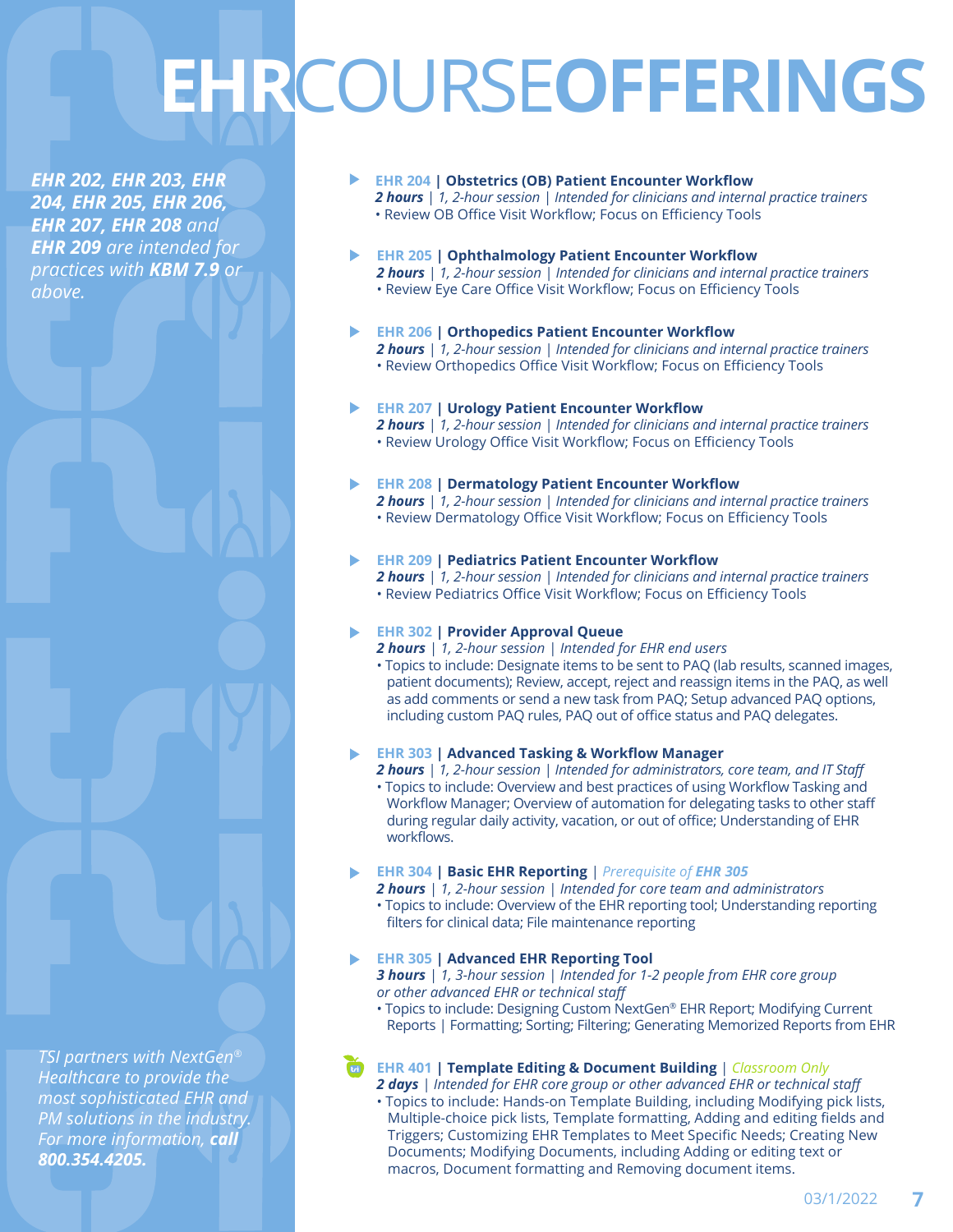## **MIPS**COURSE**OFFERINGS**

*All courses will be held online, and offered at the standard hourly pricing (\$225/hr)*

**HQM 101| NextGen HQM Reporting Module Basics**  $\boxed{m}$ 

*1 hour | 1, 1-hour session | Intended as training for MIPS administration staff* • Training on how to check the last data rate, run summary and patient level Quality Payment Program reports, run flexible date reports at the group and

#### **HQM 201 | NextGen HQM Configuration Overview**  $\sqrt{2}$

individual level, running flexible date reports

- *1 hour | 1, 1-hour session | Intended as training for MIPS administration staff/HQM super user*
- Training on measure and reporting period configurations in preparation for tracking data throughout the year, configuring practice's business schedule, excluding test patients, adding and verifying provider information (email, NPI, TIN), ACO settings if applicable
- **EXAMM 201 | Training On How To Submit MIPS Data Through NextGen HQM** *1 hour | 1 hour | 1, 1-hour session | Intended as training for the MIPS administrative staff/HQM super user responsible for submitting data to CMS through NextGen HQM*
	- Training on how to: configure measures for the Quality, Promoting Interoperability, and Improvement Activities categories, generate the submission file, submit the data to CMS, confirm the submission was received by CMS, check the MIPS Dashboard

#### **Quality 101 | Review Up To 3 Quality Measure Workflows** *1 hour | 1, 1-hour session | Intended as training for MIPS administrative staff member and clinical team*

- Review how to read and analyze the measure whitepapers, workflow review of up to 3 Quality measures (as time permits)
- **Promoting Interoperability Category 101 | Review Of PI Measure Workflows**   $\blacksquare$ *2 hours | 1, 2 hour session | Intended as training for MIPS administrative staff member and clinical team member(s)*
	- Review how to read and analyze the measure whitepapers, workflow review of all PI measures
- **Improvement Activities Category 101 | Review Of Practice Specific Reporting Requirements & Documentation**

*1 hour | 1, 1-hour session | Intended as training for MIPS administrative staff* 

- Reviewing the Improvement Activities reporting requirements, guidance with selecting a practice-specific improvement activity recommended by TSI, and guidance regarding recommended supporting documentation
- **Request For MIPS Or Medicaid**

MIPS Audit Assistance 101 | Assistance With A CMS Audit/Data Validation<br>
Request For MIPS Or Medicaid<br>
4 hours\* | 1, 1-hour sessions + 2 hours to prepare requested documentation<br>
Intended for practice requiring direct assi *4 hours\* | 1, 1-hour sessions + 2 hours to prepare requested documentation Intended for practice requiring direct assistance with a MIPS audit/data validation request for MIPS or Medicaid Promoting Interoperability*

*\*Please note that due to the varying complexity of each audit/data validation request, additional hours may be required.* 

SESSION 1 | Reviewing the audit/data validation request and identify the required documentation

A member of the TSI Healthcare Quality Programs team will spend up to 2 hours obtaining and preparing supporting documentation

SESSION 2 | Reviewing the documetation prepared for the audit/data validation request and review the submission requirements

*TSI partners with NextGen® Healthcare to provide the most sophisticated EHR and PM solutions in the industry. For more information, call 800.354.4205.*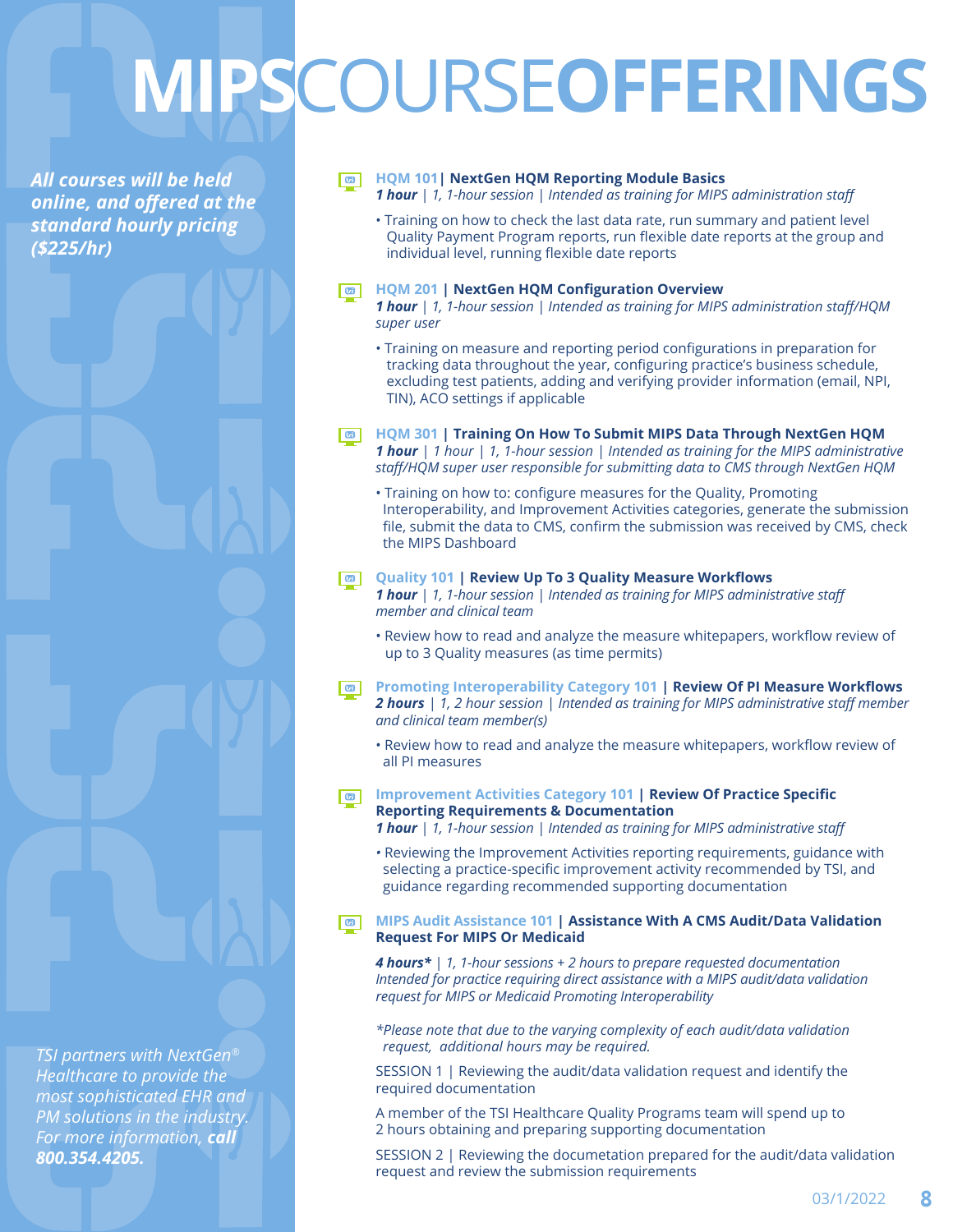# **MIPS**COURSE**OFFERINGS OTHER**COURSE**OFFERINGS**

## *All Supplementary Courses are held online.*

*If you would like more information about our Supplementary Course offerings, please email tsiuniversity@tsihealthcare. com or call 800.354.4205.*

## **Availity® 101 | Availity**® **Basics | Eligibility**

*1 hour | 1, 1-hour session | Intended for new staff and staff new to Availity®* • Topics to include: System navigation; Single eligibility check; Batch eligibility

**Availity® 102 | Availity**® **Basics | Claims & Remittance (ERA)**

*2 hours | 1, 2-hour session | Intended for new staff and staff new to Availity®* • Topics to include: System navigation; Uploading files; Mapping payers; Fixing

- claim errors; Downloading & importing ERAs
- **Availity® 103 | Basics Refresher Course | Claims, Remittance (ERA) & Eligibility**

*2 hours | 1, 2-hour session | Intended for Availity® end users* • Topics to include: System navigation; Uploading files; Mapping payers; Fixing claim errors; Downloading & importing ERAs

## **Availity® 201 | Troubleshooting**

*2 hours | Intended for practice managers and billing managers and staff* • Eligibility errors; Claim errors and claims-related eligibility errors;

 Secondary claim rejects; Missing remits; Timely filing requirement: How Availity® can help

## **Availity® 301 | Advanced Reporting**

*2 hours | Intended for practice managers and billing managers, staff* • A/R and Status Management; Availity® Reports: How and Why; Eligibility: How to Make it Work for Your Practice

## **tsiUniversity** PRICING

## **<b>5225 per hour per practice**

**Note:** Course hours may be purchased up front without having to register for a specific course at that time. Course hours expire one (1) year after purchase.

Training classes are offered at a reduced rate to our Clients under the TSI Software Support Agreement. No refunds. Exchanges will be issued<br>If request for cancellation occurs at least 7 business days in advance of schedul receipt of completed registration form, an email or fax will be returned as confirmation. Complete payment is due 10 days after registration. Failure to make payment will result in registration cancellation.

*TSI partners with NextGen® Healthcare and Availity® to provide the most sophisticated solutions in the industry. For more information, call 800.354.4205.*